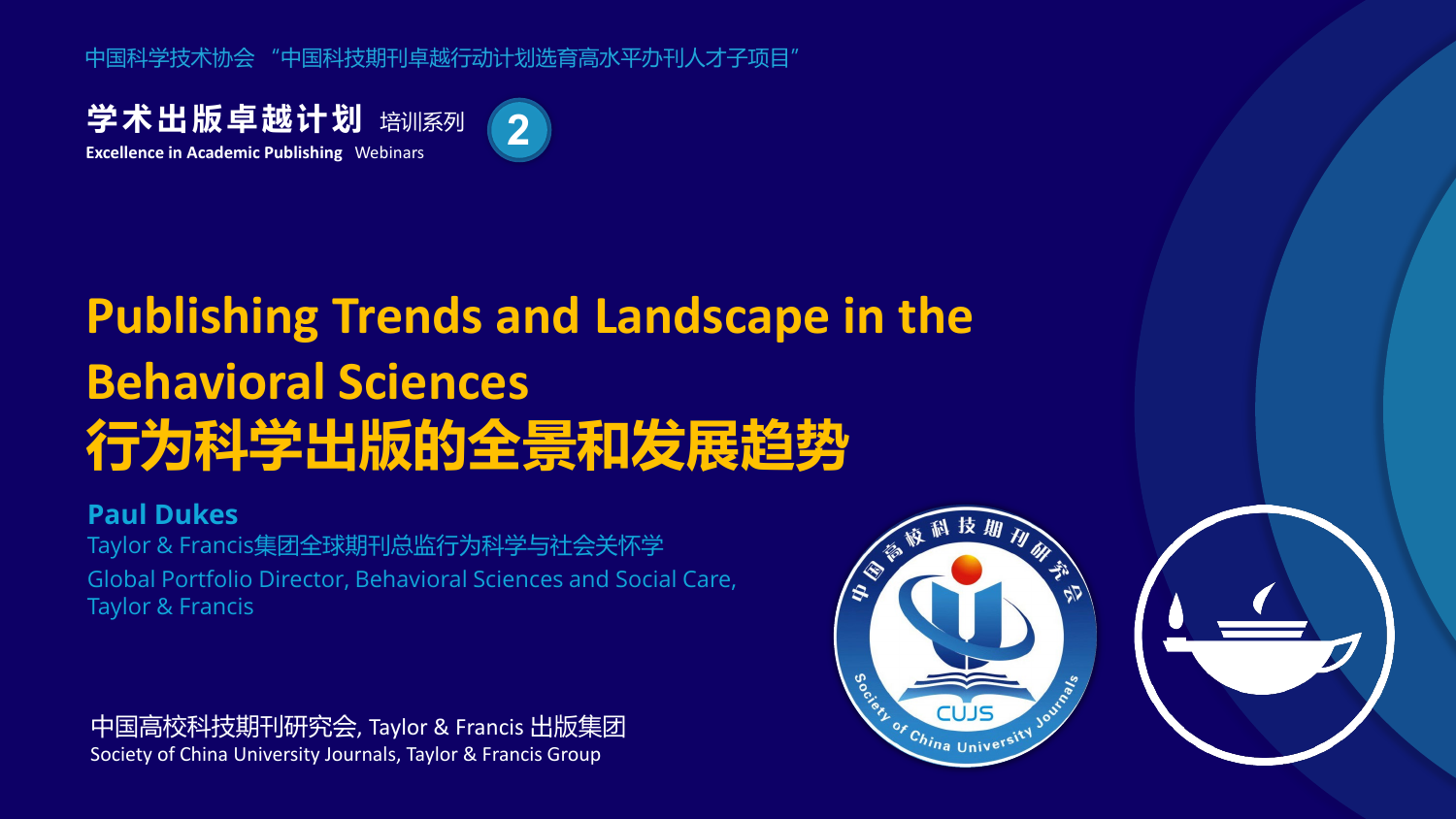## Behavioral Sciences 行为科学

#### **RESEARCH 研究 APPLIED 应用 PROFESSIONAL 职业**







Taylor & Francis Group an *informa* business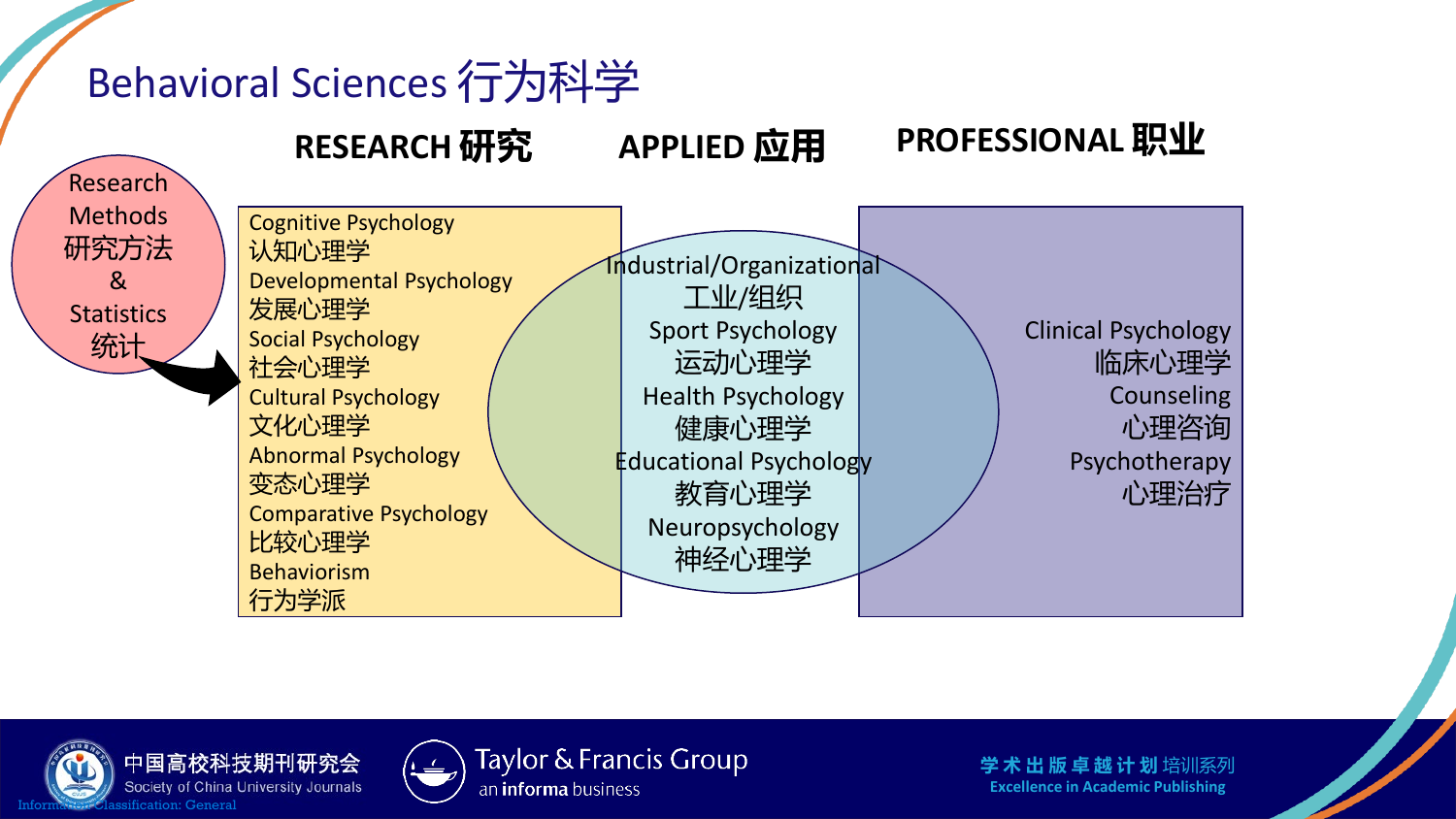#### Open Access in Behavioral Sciences 行为科学领域的开放获取

- Megajournals 巨型期刊
- Fully OA journals 完全开放获取期刊
- Hybrid journals 混合期刊
- Read & Publish and 'Big Deals' 阅读发表和"打包订阅"
- Inconsistent funding landscape 不一致的基金资助现状





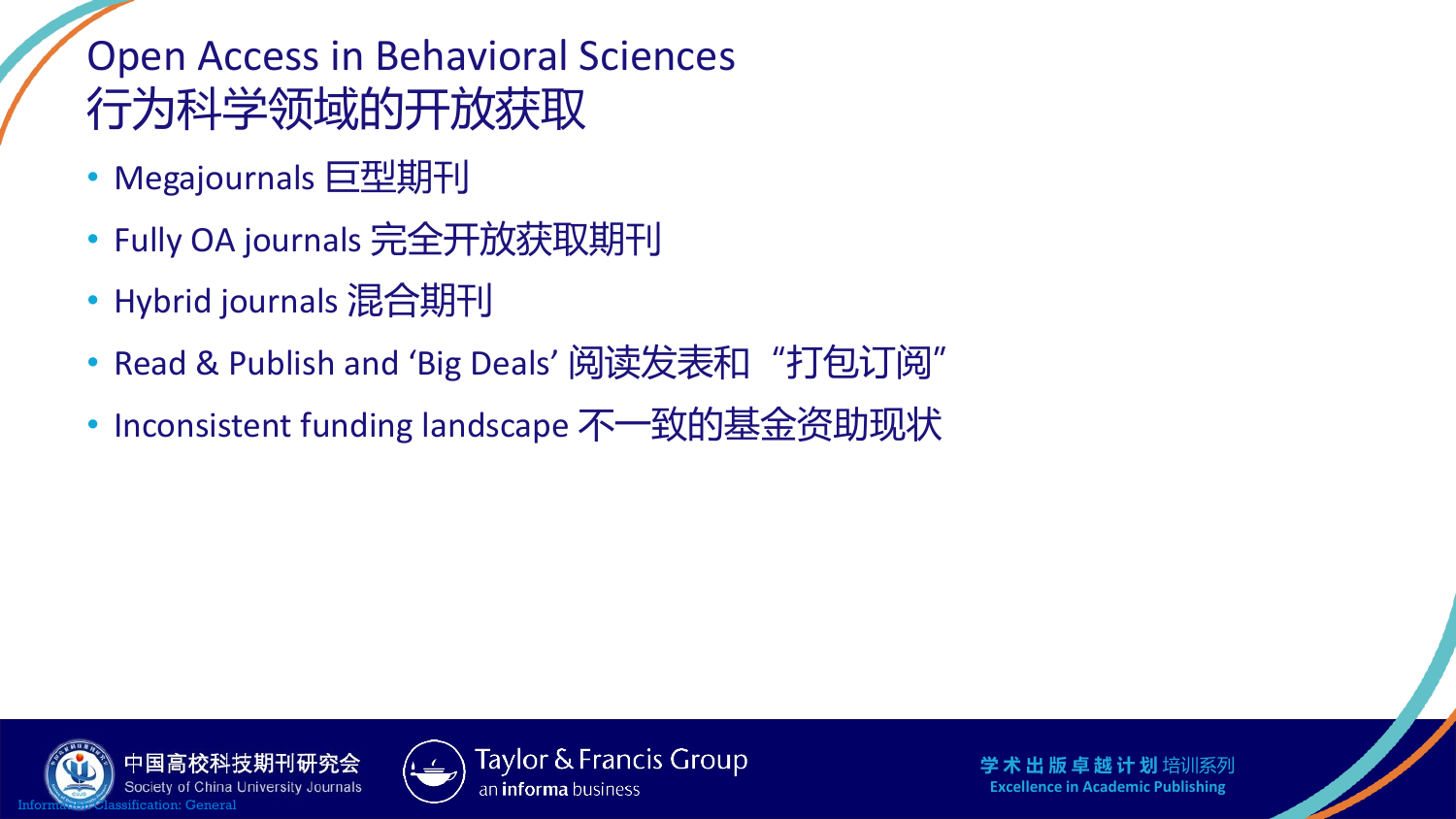#### Open Access Market: "Psychology" 开放获取出版:心理学







Taylor & Francis Group an *informa* business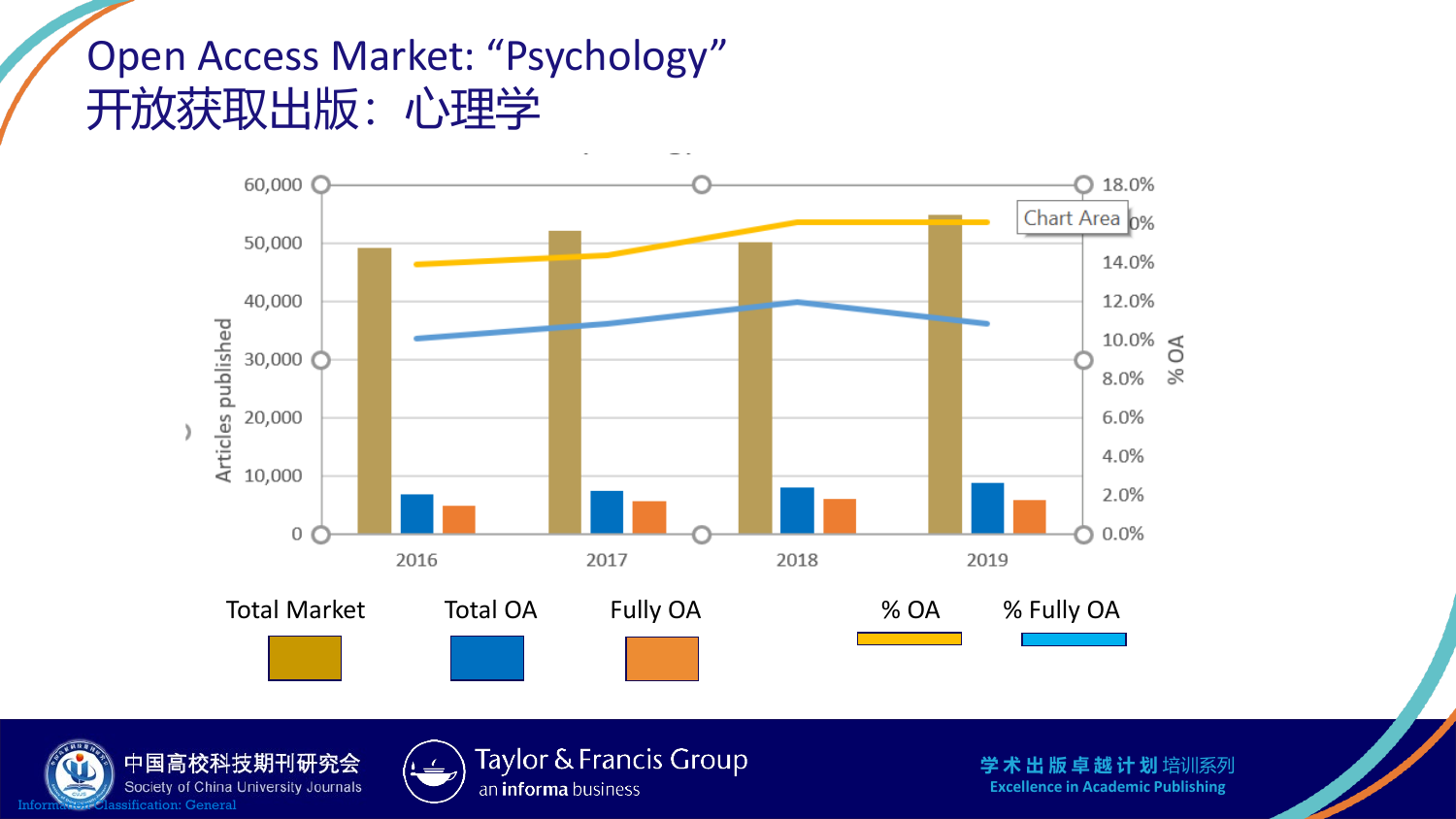#### Open Access Market: "Clinical Psychology" 开放获取出版:临床心理学







Taylor & Francis Group an *informa* business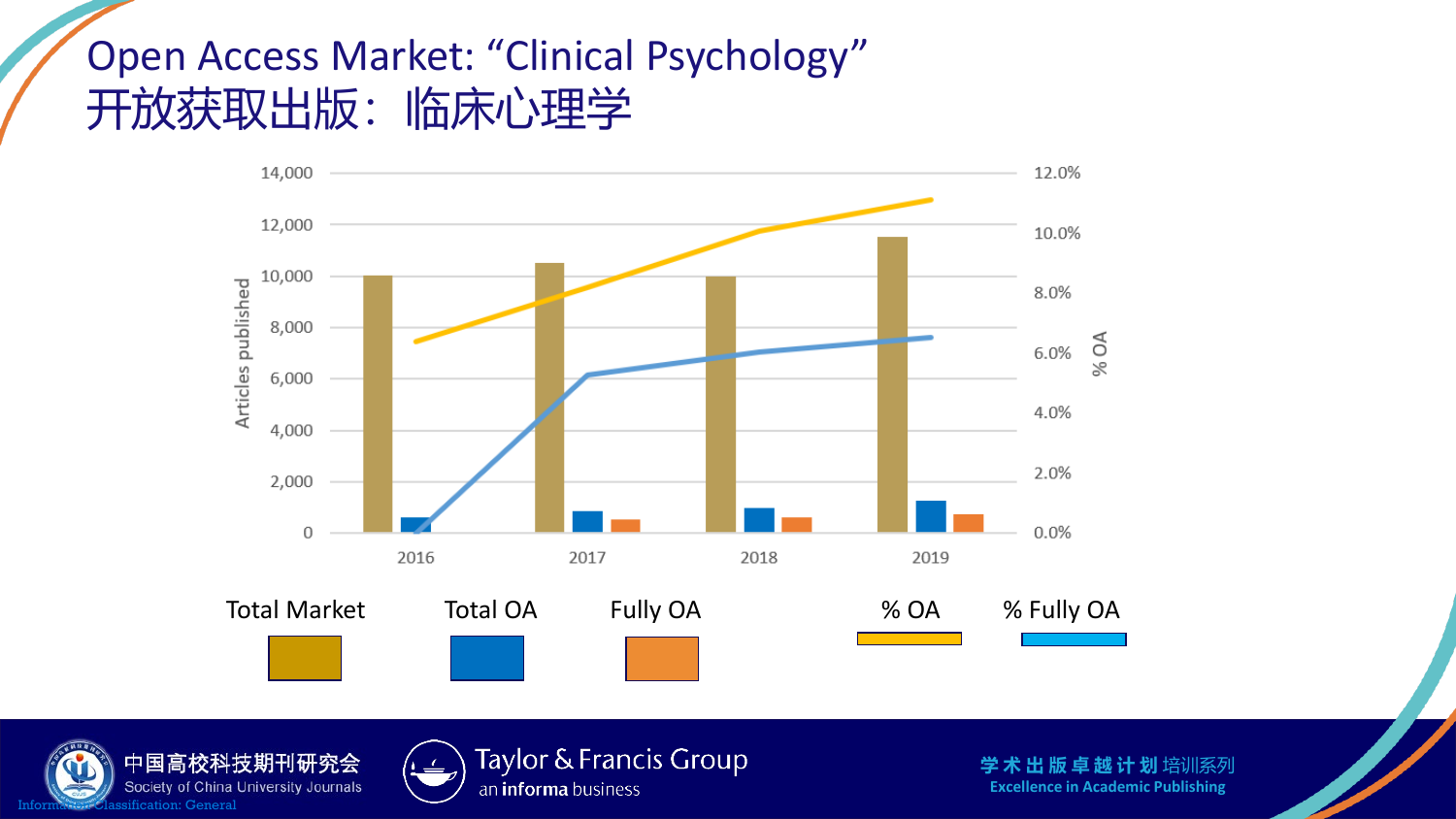## Open Science in Behavioral Sciences 行为科学中的开放科学

- Increasingly progressive policies 愈加进步的政策
	- Data sharing 数据共享
	- Open peer review 公开同行评议
	- Registered Reports 注册研究报告

CENTER FOR **OPEN SCIENCE** 

- Advantages 优势
	- Transparency 高透明度
	- Replicability 研究可重复
	- Cumulative endeavor 累积性努力









Taylor & Francis Group an *informa* business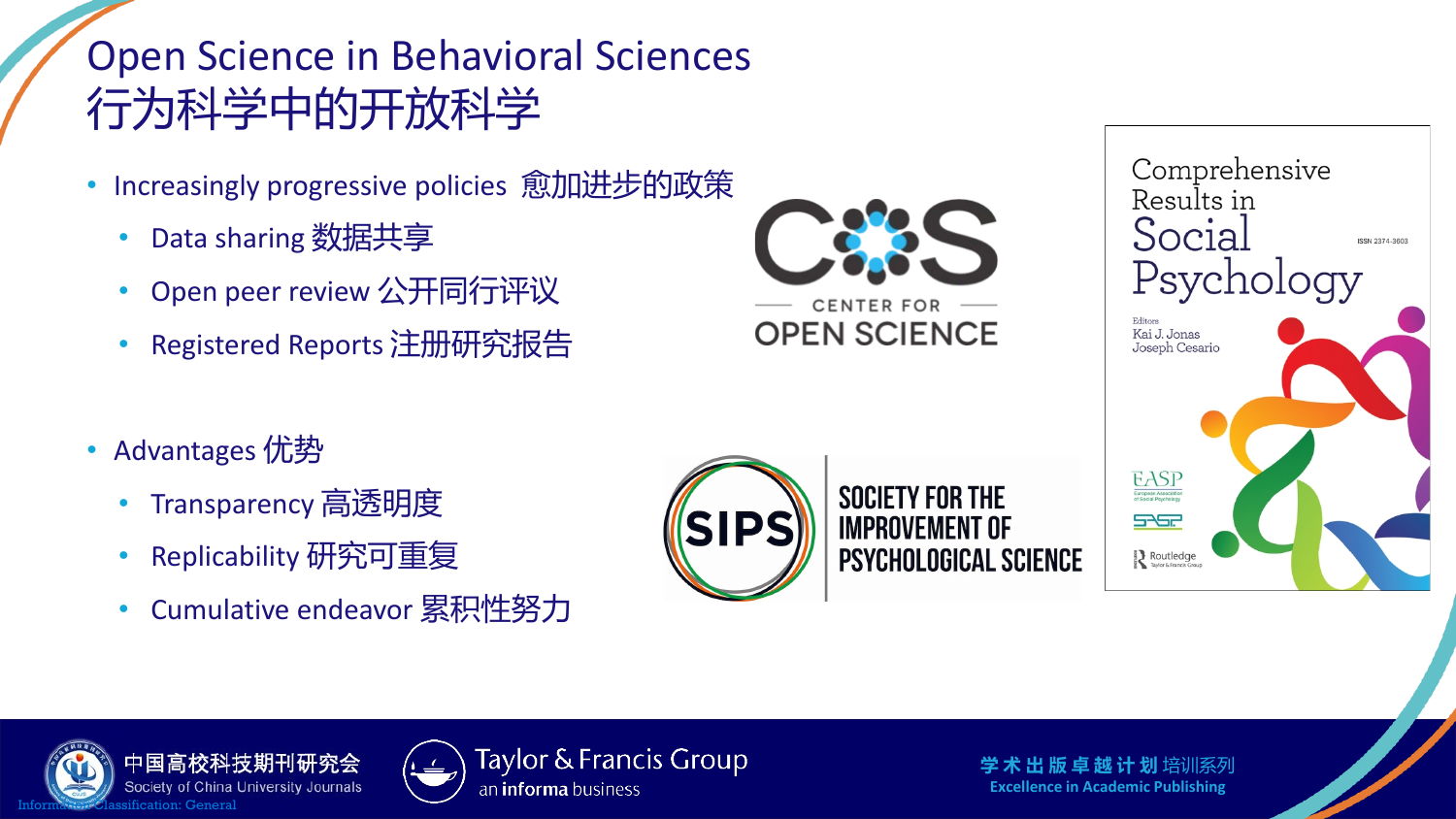#### New Methodologies and Topics 新的方法与课题

• Big Data大数据



- Neuroscience神经科学
- Genetics/DNA遗传学与DNA
- A.I. 人工智能





Taylor & Francis Group an *informa* business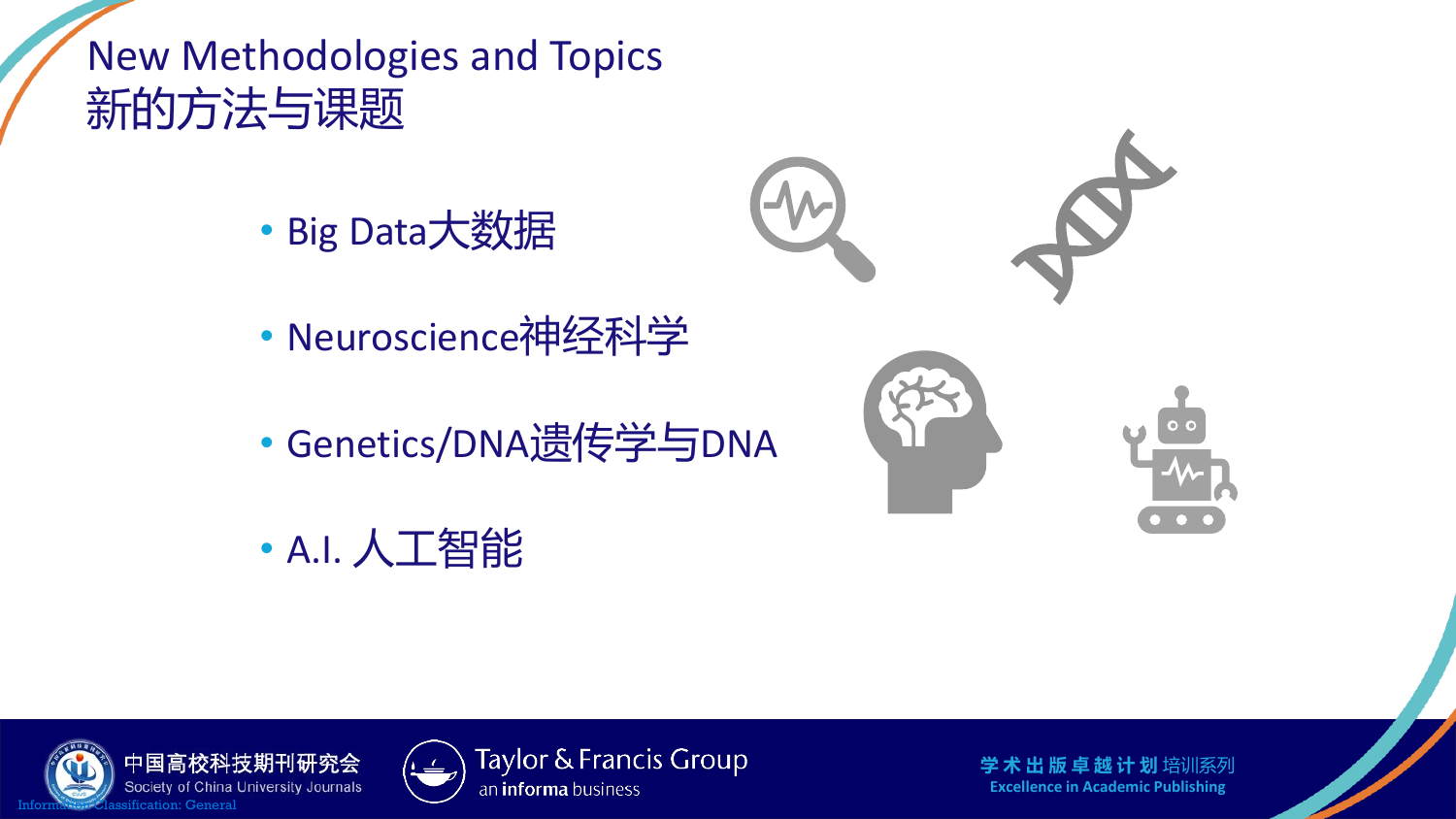

Society of China University Journals Information Classification: General

Taylor & Francis Group an *informa* business